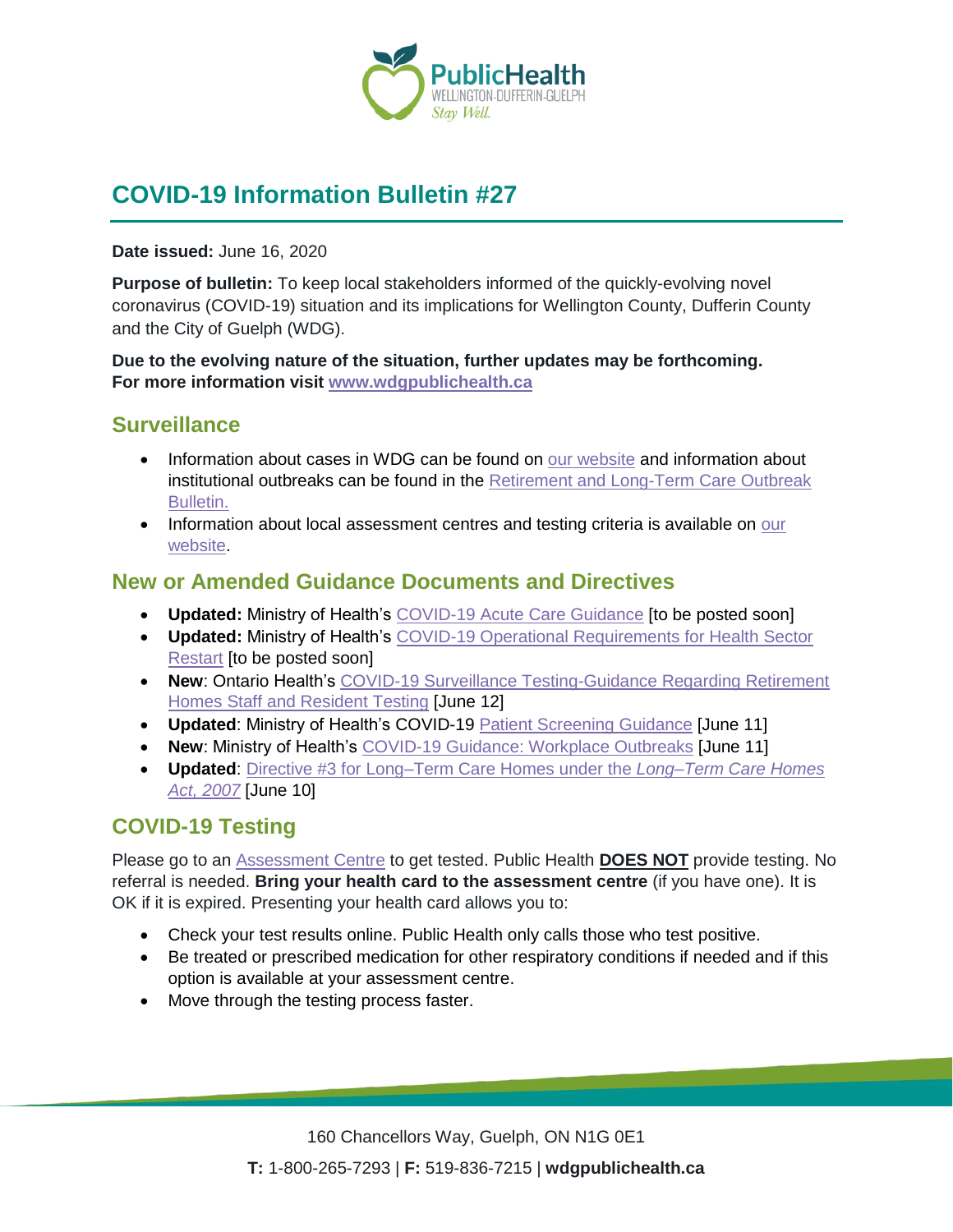

Further instruction will be provided by the clinician at the assessment centre based on individual assessment. Be prepared for increased wait times at the assessment centres.

## **Ontarians Encouraged to Establish Social Circles**

The [Government of Ontario](https://news.ontario.ca/opo/en/2020/06/ontarians-encouraged-to-establish-social-circles.html) is encouraging people to establish a social "circle" of no more than 10 people who can interact and come into close contact with one another without physical distancing.

Ontarians who wish to form a safe social circle should follow these guidelines:

- Start with your current circle: the people you live with or who regularly come into your household;
- If your current circle is under 10 people, you can add members to your circle, including those from another household, family members or friends;
- Get agreement from everyone that they will join the circle;
- Keep your social circle safe. Maintain physical distancing with anyone outside of your circle; and
- Be true to your circle. No one should be part of more than one circle.

The province has developed a practical [step-by-step](https://ontario.ca/page/create-social-circle-during-covid-19) guide to help Ontarians as they safely develop and join a social circle.

## **Weddings, Funerals and Places of Worship**

On June 12, the [Government of Ontario](https://news.ontario.ca/mohltc/en/2020/06/ontario-eases-restrictions-on-wedding-and-funeral-ceremonies.html) extended the number of people allowed to attend an indoor wedding or funeral ceremony to a maximum of 30 per cent capacity of the ceremony venue. Outdoor wedding and funeral ceremonies will be limited to 50 attendees. These attendee limits also apply to places of worship holding indoor and outdoor weddings, funerals or religious services, rites or ceremonies. The maximum number of people allowed to attend indoor or outdoor wedding and funeral receptions remains at 10 people. For more information please [visit](https://www.wdgpublichealth.ca/your-health/covid-19-information-public/closures-events-and-gatherings)  [our website.](https://www.wdgpublichealth.ca/your-health/covid-19-information-public/closures-events-and-gatherings)

#### **Workplace Safety Plan**

The [Government of Ontario](https://news.ontario.ca/opo/en/2020/06/ontario-releases-guide-on-how-to-develop-a-workplace-safety-plan.html) is providing employers with a new general workplace guide which will help them develop a safety plan to better protect their workers, customers and clients from COVID-19. The [toolkit](https://www.ontario.ca/page/develop-your-covid-19-workplace-safety-plan?_ga=2.26811578.645483659.1592232836-1123331746.1579028832) includes information on the use of face coverings, as well as applying controls in the workplace, from most important to least important. It also includes information on what personal protective equipment may be needed for workers.

### **Face Coverings Required for Commercial Businesses in WDG**

Dr. Nicola Mercer, Medical Officer of Health, has issued an order under Section 22 of the Health Protection and Promotion Act. A face covering is required for any customer, patron, employee or visitor when entering and while on the premises of any commercial establishment in the WDG region, effective 12:01 a.m. on June 12, 2020. The order will be in effect until rescinded. For more details on the order and frequently asked questions, [visit our website](https://www.wdgpublichealth.ca/your-health/covid-19-information-public/face-coverings-class-order-and-faqs) or contact our call centre at 519-822-2715 ext. 4020.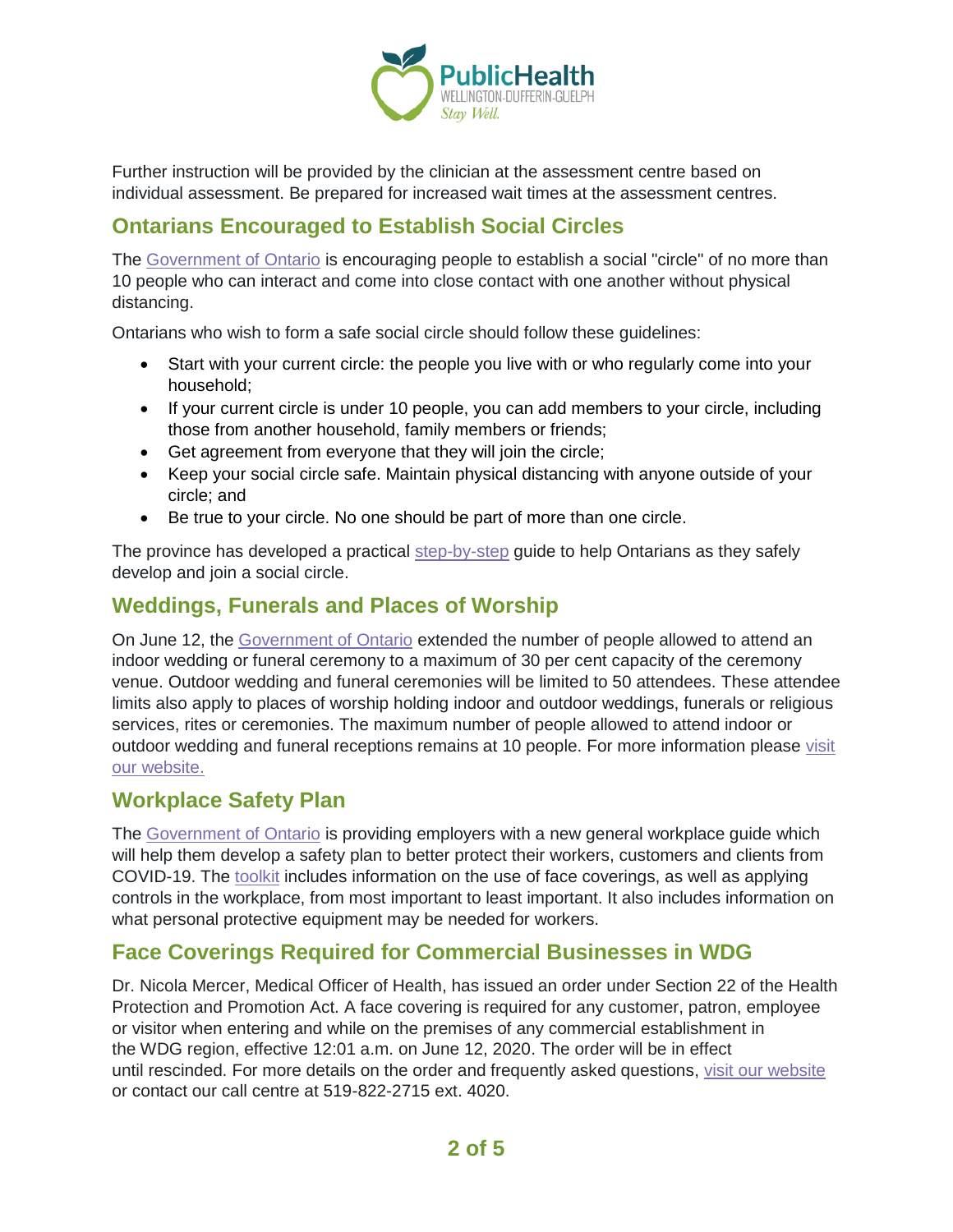

## **WDG Public Health Website Updates**

Remember to check the COVID-19 information section [for workplaces & living spaces](https://www.wdgpublichealth.ca/your-health/covid-19-information-workplaces-and-living-spaces/workplaces-and-businesses) on our website that includes information for: workplaces and businesses, long-term care and retirement homes, other congregate living settings, schools, child care providers, summer day camp providers, recreational water facilities, food premises, personal service settings, sport and recreation settings and other sectors. Guidance documents and resources are being updated as new information arises, so please check regularly for updates.



## **Physical Distancing Floor Decals**

- WDG Public Health has physical distancing floor decals available for community partners to use at their locations.
- If you would like decals, please contact Meghan Wiles via email at [meghan.wiles@wdgpublichealth.ca](https://wdgpublichealth.sharepoint.com/sites/IMS-NovelCoronavirus/Shared%20Documents/General/Communications/COVID-19/Stakeholders/COVID-19%20Information%20Bulletin/Bulletin%2018/meghan.wiles@wdgpublichealth.ca)

### **Announcements and Changes to Services**

- On June 15, the [Government of Canada](https://www.canada.ca/en/agriculture-agri-food/news/2020/06/government-of-canada-implements-surplus-food-rescue-program-to-help-alleviate-food-concerns-of-vulnerable-canadians.html) launched the \$50 million Surplus Food Rescue Program. The program aims to move surplus food commodities such as potatoes and other horticulture, fish and seafood and meat through the food system as efficiently as possible to help vulnerable Canadians. Many producers across Canada have been left with surpluses of quality food due to disruptions to the food system from COVID-19.
- On June 15, the [Government of Canada](https://www.canada.ca/en/department-finance/news/2020/06/more-small-businesses-can-soon-access-the-canada-emergency-business-account.html) announced that as of June 19, 2020, applications will be accepted so that more small businesses can access the Canada Emergency Business Account (CEBA). This means that owner-operated small businesses that had been ineligible for the program due to their lack of payroll, sole proprietors receiving business income directly, or family-owned corporations remunerating in the form of dividends rather than payroll will become eligible this week.
- On June 15, the [Government of Ontario](https://news.ontario.ca/edu/en/2020/06/ontario-develops-additional-learning-materials-for-students-and-teachers.html) announced that they are creating additional educational content for students and teachers during the school closures resulting from COVID-19. Up to \$1.5 million is being provided to create videos and resources to support Science, Technology, Engineering and Math (STEM) learning. The resources will align with the four science strands in the curriculum and will help students from Kindergarten to Grade 12.
- On June 15, the [Government of Ontario](https://news.ontario.ca/mohltc/en/2020/06/ontario-expanding-data-collection-to-help-stop-spread-of-covid-19.html) announced a proposed regulatory change to mandate the reporting of data on race, income, language and household size for individuals who have tested positive for COVID-19 in order to provide a complete picture of the outbreak. This change will allow for consistent data collection across the province.
- On June 15, the [Government of Ontario](https://news.ontario.ca/medg/en/2020/06/ontario-helps-local-business-test-and-certify-medical-grade-ppe.html) announced that CSA Group Testing & Certification Inc. would be receiving \$526,200 from the Ontario Together Fund to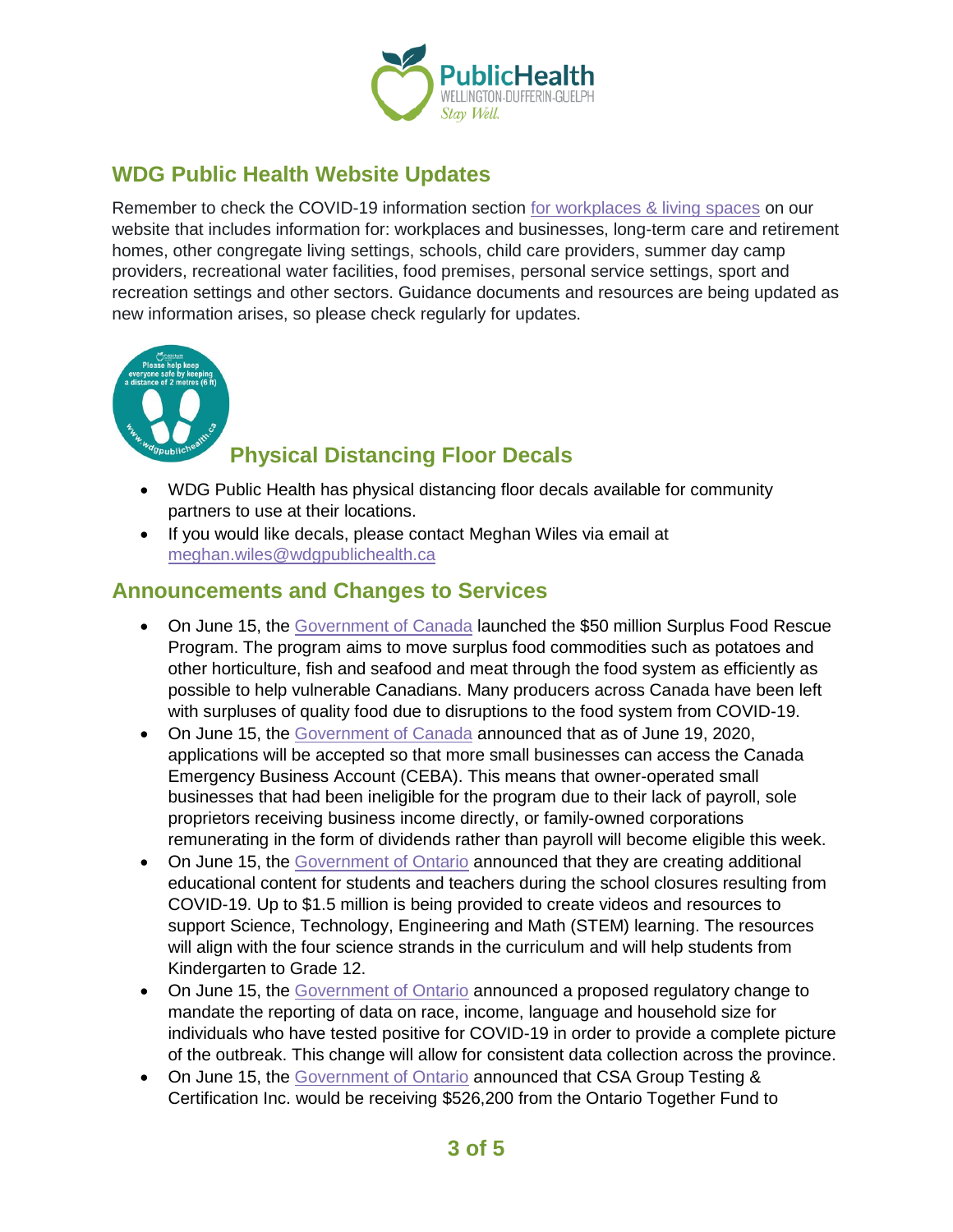

increase capacity for testing and certifying personal protective equipment (PPE). CSA Group Testing & Certification Inc. is a subsidiary of the Canadian Standards Association. The organization tests, inspects and certifies products to ensure compliance with safety, environmental and operating performance standards.

- On June 15, the [Government of Ontario](https://news.ontario.ca/opo/en/2020/06/more-people-can-get-back-to-work-as-additional-businesses-and-services-to-reopen-this-week.html) announced that additional public health regions across Ontario would be allowed to move into Stage 2 and could begin reopening this Friday, June 19. Regions remaining in Stage 1, under ongoing assessment until trends of key public health indicators demonstrate readiness to move into Stage 2 include: Peel Public Health, Toronto Public Health and Windsor-Essex County Health Unit.
- On June 12. [Transport](https://www.canada.ca/en/transport-canada/news/2020/06/temperature-screening-to-be-required-for-travellers-at-canadian-airports.html) Canada announced that air operators must conduct temperature screenings at the point of departure for international flights to Canada, unless the local authority has an equivalent measure in place, in addition to the existing required health check questions for symptoms prior to boarding. Within Canada, temperature screening of passengers will be conducted as part of departure screening procedures. This is in addition to the health screening questions and the wearing of face coverings that are already required for all passengers.
- On June 12, the [Government of Ontario](https://news.ontario.ca/mcys/en/2020/06/ontario-supports-children-and-youth-during-covid-19.html) announced the investment of \$1 million to improve access to healthy meals and snacks for school-age children and youth during the COVID-19 outbreak. As a result of the province-wide school closures, the Student Nutrition Program has had to find new ways to support families experiencing increased food insecurity including; distributing grocery gift cards or farm vouchers, delivering food boxes, meal kits or frozen meals and supporting food banks to provide nutritious items to families with school-age children.
- On June 12, the [Government of Ontario](https://news.ontario.ca/omafra/en/2020/06/ontario-protecting-agri-food-workers-during-covid-19.html) announced the expansion of the Agri-food Workplace Protection Program and committed up to \$15 million to enhance health and safety measures on farms and in food processing facilities. By significantly expanding the program, farmers can take additional steps to improve health and safety for their workers and ensure the continued supply of locally grown food during the COVID-19 outbreak.
- On June 11, the [Government of Ontario](https://news.ontario.ca/mohltc/en/2020/06/ontario-lifting-30-day-supply-limit-on-prescriptions.html) announced the removal of the recommended 30-day supply limit for dispensing Ontario Drug Benefit program medications. Effective June 15, 2020, program recipients can return to filling up to 100-day supply at a time from their pharmacy or dispensing physician.

### **Additional Resources**

- **New**: WSPS's [Guidance on Health and Safety for Places of Worship During](https://d1ow5xpphy0w2p.cloudfront.net/common/covid-19-worship-places-health-and-safety-guidance.pdf?mtime=20200610083500&focal=none) COVID-19 [June 15]
- **New**: WDGPH's Establishing Social Circles [webpage](https://www.wdgpublichealth.ca/your-health/covid-19-information-public/social-circles) [June 12]
- **Updated:** PHAC's [Guidance for Providers of Services for People Experiencing](https://www.canada.ca/en/public-health/services/diseases/2019-novel-coronavirus-infection/guidance-documents/homelessness.html)  [Homelessness](https://www.canada.ca/en/public-health/services/diseases/2019-novel-coronavirus-infection/guidance-documents/homelessness.html) (in the context of COVID-19) [June 11]
- **Updated**: PHAC's [Risk mitigation tool for workplaces/businesses operating during the](https://www.canada.ca/en/public-health/services/diseases/2019-novel-coronavirus-infection/guidance-documents/risk-informed-decision-making-workplaces-businesses-covid-19-pandemic.html)  [COVID-19 pandemic](https://www.canada.ca/en/public-health/services/diseases/2019-novel-coronavirus-infection/guidance-documents/risk-informed-decision-making-workplaces-businesses-covid-19-pandemic.html) [June 12]
- **New**: PHO's Reduce the Spread of COVID-19: Hygiene for Kids [video](https://www.canada.ca/en/public-health/services/video/covid-19-kids-hygiene.html) [June 12]